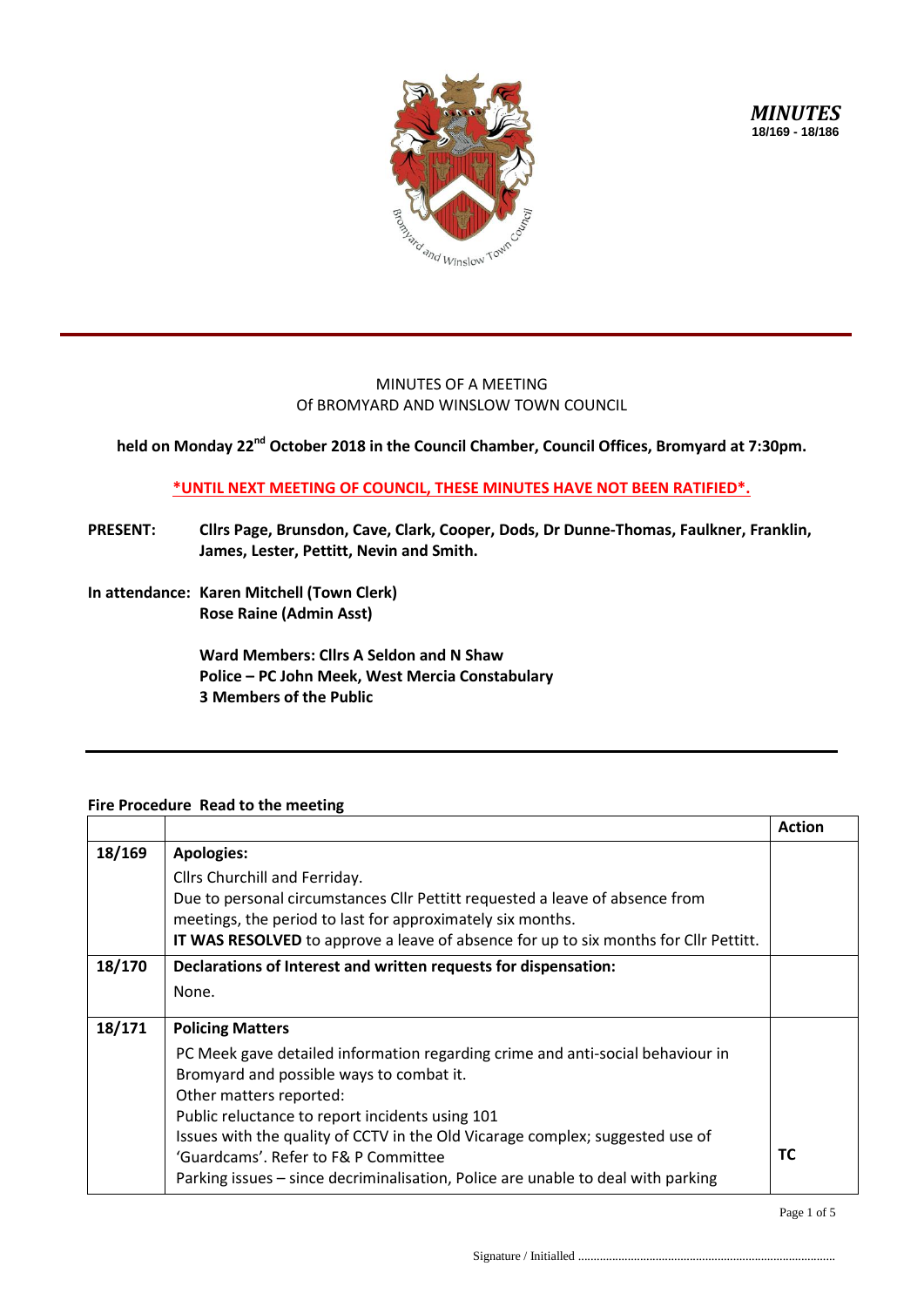|        | enforcement; can only deal with obstruction offences. Would welcome a return of<br>these powers to the Police in Bromyard.<br>Special Constable Charles Pudge had retired on 15 <sup>th</sup> October after 36 years' service.<br>Town Council to send a note of thanks for his dedication to public service.<br>Cllr Page drew attention to the soaring increase in rural crime as documented by<br>the Select Committee on the Rural Economy of the House of Lords.                                                                                                                                                                                                                                                                                                        | TC/RP                  |
|--------|------------------------------------------------------------------------------------------------------------------------------------------------------------------------------------------------------------------------------------------------------------------------------------------------------------------------------------------------------------------------------------------------------------------------------------------------------------------------------------------------------------------------------------------------------------------------------------------------------------------------------------------------------------------------------------------------------------------------------------------------------------------------------|------------------------|
| 18/172 | <b>Public Question Time</b><br>A representative from Bromyard Community Hospital informed members the local                                                                                                                                                                                                                                                                                                                                                                                                                                                                                                                                                                                                                                                                  |                        |
|        | League of Friends were in need of new Committee members )i.e.a Chair, Secretary<br>and Treasurer if the group was to avoid closure. Cllr Clark indicated he would<br>contact the League to offer support.                                                                                                                                                                                                                                                                                                                                                                                                                                                                                                                                                                    |                        |
|        | In view of the presence of a member of the public with a particular interest                                                                                                                                                                                                                                                                                                                                                                                                                                                                                                                                                                                                                                                                                                 |                        |
|        | IT WAS RESOLVED to bring forward Item 18/181 Fuel Poverty in Herefordshire.                                                                                                                                                                                                                                                                                                                                                                                                                                                                                                                                                                                                                                                                                                  |                        |
| 18/181 | <b>Fuel Poverty in Herefordshire</b>                                                                                                                                                                                                                                                                                                                                                                                                                                                                                                                                                                                                                                                                                                                                         |                        |
|        | Members were informed of incentives to tackle fuel poverty and where advice and<br>assistance making properties warm was available. There was discussion on how to<br>find and inform vulnerable groups and to make information more widely available.<br>Attention was drawn to grants which were available to worthy people from the<br>Surviving Winter Fund as well as those grants available from Bromyard Relief in<br>Need. The Christmas Vouchers scheme was also available to help families at this<br>expensive time of the year. There was discussion of how best to locate the needy<br>and the process whereby applications could be submitted. Envelopes were<br>distributed for those who wished to donate their Winter Fuel Payment to the less<br>well off. |                        |
|        | IT WAS RESOLVED that<br>Members were asked to seek people out on a one to one basis                                                                                                                                                                                                                                                                                                                                                                                                                                                                                                                                                                                                                                                                                          | SB/HP/                 |
|        | The assistance and grants be advertised as widely as possible particularly on<br>Bromyard Info. and through Churches/Schools/newsletters.                                                                                                                                                                                                                                                                                                                                                                                                                                                                                                                                                                                                                                    | AD/JC<br><b>DDT/FC</b> |
| 18/173 | Chairman's report                                                                                                                                                                                                                                                                                                                                                                                                                                                                                                                                                                                                                                                                                                                                                            |                        |
|        | The Mayor, Mayoress & Deputy Mayor had attended 50+ engagements<br>since May 2018. He thanked members for their continued and valuable<br>support.                                                                                                                                                                                                                                                                                                                                                                                                                                                                                                                                                                                                                           |                        |
|        | He had attended Herefordshire Council's Town and Parish Summit but asked<br>$\bullet$                                                                                                                                                                                                                                                                                                                                                                                                                                                                                                                                                                                                                                                                                        |                        |
|        | that other attendees produce a brief written report for circulation.<br>Stressed the need to begin planning for commemorative events in 2019 and<br>$\bullet$<br>2020 in good time.                                                                                                                                                                                                                                                                                                                                                                                                                                                                                                                                                                                          | D-T/MF                 |
| 18/174 | <b>Town Clerk's Report</b>                                                                                                                                                                                                                                                                                                                                                                                                                                                                                                                                                                                                                                                                                                                                                   |                        |
|        | An updated Town Clerk's report was circulated. A good deal of time and effort<br>required to organise the Remembrance Service events.                                                                                                                                                                                                                                                                                                                                                                                                                                                                                                                                                                                                                                        |                        |
|        | IT WAS RESOLVED to receive the report.                                                                                                                                                                                                                                                                                                                                                                                                                                                                                                                                                                                                                                                                                                                                       |                        |
| 18/175 | To resolve to exclude members of the Press and Public.                                                                                                                                                                                                                                                                                                                                                                                                                                                                                                                                                                                                                                                                                                                       |                        |
|        | Members discussed whether any items were of such a confidential nature they<br>should be discussed in closed session.<br>No confidential business to be transacted.                                                                                                                                                                                                                                                                                                                                                                                                                                                                                                                                                                                                          |                        |
|        |                                                                                                                                                                                                                                                                                                                                                                                                                                                                                                                                                                                                                                                                                                                                                                              |                        |

Page 2 of 5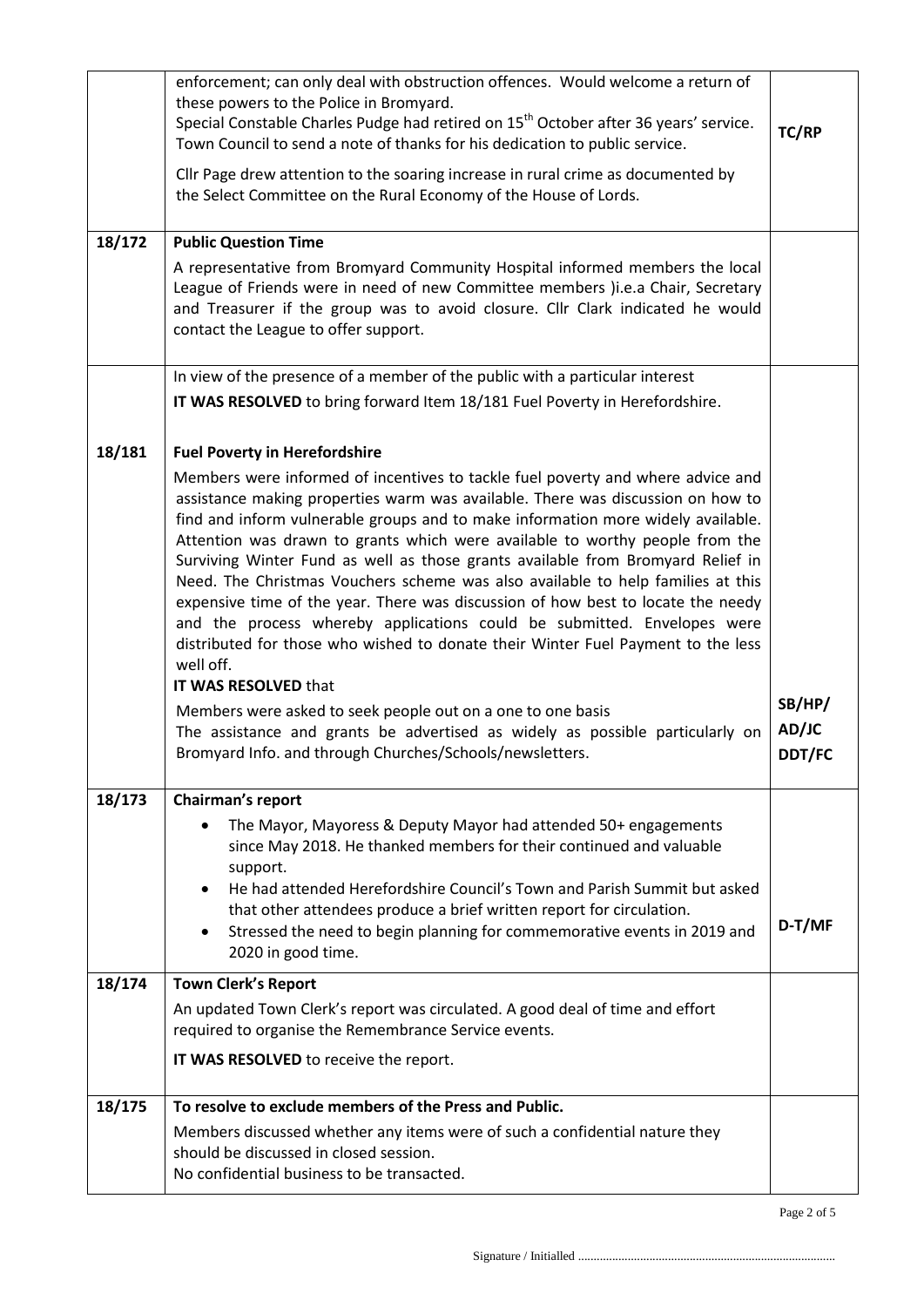| 18/176 | <b>The Minutes of Full Council</b>                                                                                                                  |                         |                                                                                                                                                                                                                                             |  |  |
|--------|-----------------------------------------------------------------------------------------------------------------------------------------------------|-------------------------|---------------------------------------------------------------------------------------------------------------------------------------------------------------------------------------------------------------------------------------------|--|--|
|        | IT WAS RESOLVED receive, approve and sign the Minutes of the Meeting of Council<br>held on Monday 24 <sup>th</sup> September 2018 as a true record. |                         |                                                                                                                                                                                                                                             |  |  |
|        | The minutes were duly signed by the Chairman.                                                                                                       |                         |                                                                                                                                                                                                                                             |  |  |
| 18/177 |                                                                                                                                                     |                         | <b>Committees and Working Parties</b>                                                                                                                                                                                                       |  |  |
|        | 1)                                                                                                                                                  |                         | <b>Planning &amp; Economic Development Committee</b>                                                                                                                                                                                        |  |  |
|        | IT WAS RESOLVED to receive and note the Minutes of the meeting held on 1st<br>October 2018.                                                         |                         |                                                                                                                                                                                                                                             |  |  |
|        | 2)                                                                                                                                                  |                         | <b>Finance &amp; Properties Committee</b>                                                                                                                                                                                                   |  |  |
|        |                                                                                                                                                     | 2.1                     | IT WAS RESOLVED to receive and note the Minutes of the meeting held<br>on 15 <sup>th</sup> October 2018.                                                                                                                                    |  |  |
|        |                                                                                                                                                     |                         | Due to the value of the contracts to be considered (more than £2,500<br>permitted under Standing Orders to be decided under delegated powers<br>by Finance & Properties Committee)                                                          |  |  |
|        |                                                                                                                                                     |                         | IT WAS RESOLVED to adopt the recommendation of the Finance &<br>Properties Committee as follows:                                                                                                                                            |  |  |
|        |                                                                                                                                                     |                         | Ref. 18/154 Budget/Floral decorations - That the quotation from Mr<br>Wilks be approved in the sum of £4,773.00 and included in<br>the 2019/20 budget.                                                                                      |  |  |
|        |                                                                                                                                                     |                         | Ref. 18/157 Churchyard Wall - To approve acceptance of the quotation<br>from Stone Lime Oak Works to cover sections A and B on<br>the map previously supplied. $£6731 + any stone$<br>replacement at an additional charge to be negotiated. |  |  |
|        |                                                                                                                                                     |                         | Ref. 18/162 Old Vicarage - Repairs and Renewals - To approve<br>acceptance of the quotation from Ventrolla in the sum of<br>$£6,957.14 + VAT.$                                                                                              |  |  |
|        | 3)                                                                                                                                                  |                         | <b>Staffing Committee</b><br>The Minutes of the meeting held on 17 <sup>th</sup> October were not available due to lack<br>of available staff time. To be presented to the next meeting.                                                    |  |  |
| 18/178 |                                                                                                                                                     |                         | <b>Quarterly Financial Reports:</b>                                                                                                                                                                                                         |  |  |
|        |                                                                                                                                                     |                         | In line with Financial Regulation members are asked to receive the following reports:                                                                                                                                                       |  |  |
|        |                                                                                                                                                     | a.                      | Cash & Investment Reconciliation                                                                                                                                                                                                            |  |  |
|        |                                                                                                                                                     | b.                      | Income & Expenditure report by Account                                                                                                                                                                                                      |  |  |
|        |                                                                                                                                                     | c.                      | Receipts & Payments Summary Report                                                                                                                                                                                                          |  |  |
|        |                                                                                                                                                     |                         | IT WAS RESOLVED to accept reports a, b and c above.                                                                                                                                                                                         |  |  |
| 18/179 |                                                                                                                                                     |                         | <b>Ward Councillor Reports:</b>                                                                                                                                                                                                             |  |  |
|        |                                                                                                                                                     | <b>Cllr. Nigel Shaw</b> |                                                                                                                                                                                                                                             |  |  |
|        |                                                                                                                                                     |                         | Entrants to the Youth Justice system are falling, HC had approved the West<br>Mercia Youth Justice Plan.                                                                                                                                    |  |  |
|        |                                                                                                                                                     | ٠                       | Corporate Budget considered by Cabinet. £1.4million overspend; this                                                                                                                                                                         |  |  |
|        |                                                                                                                                                     |                         | reflects an increase in residential placements. HC position is better than                                                                                                                                                                  |  |  |
|        |                                                                                                                                                     | ٠                       | other local authorities.<br>Conducted tour with locality Steward. Some areas in need of attention but                                                                                                                                       |  |  |
|        |                                                                                                                                                     |                         | generally happy with the state of the roads in his ward compared to<br>previous years. White lining to be done over Petty Bridge.                                                                                                           |  |  |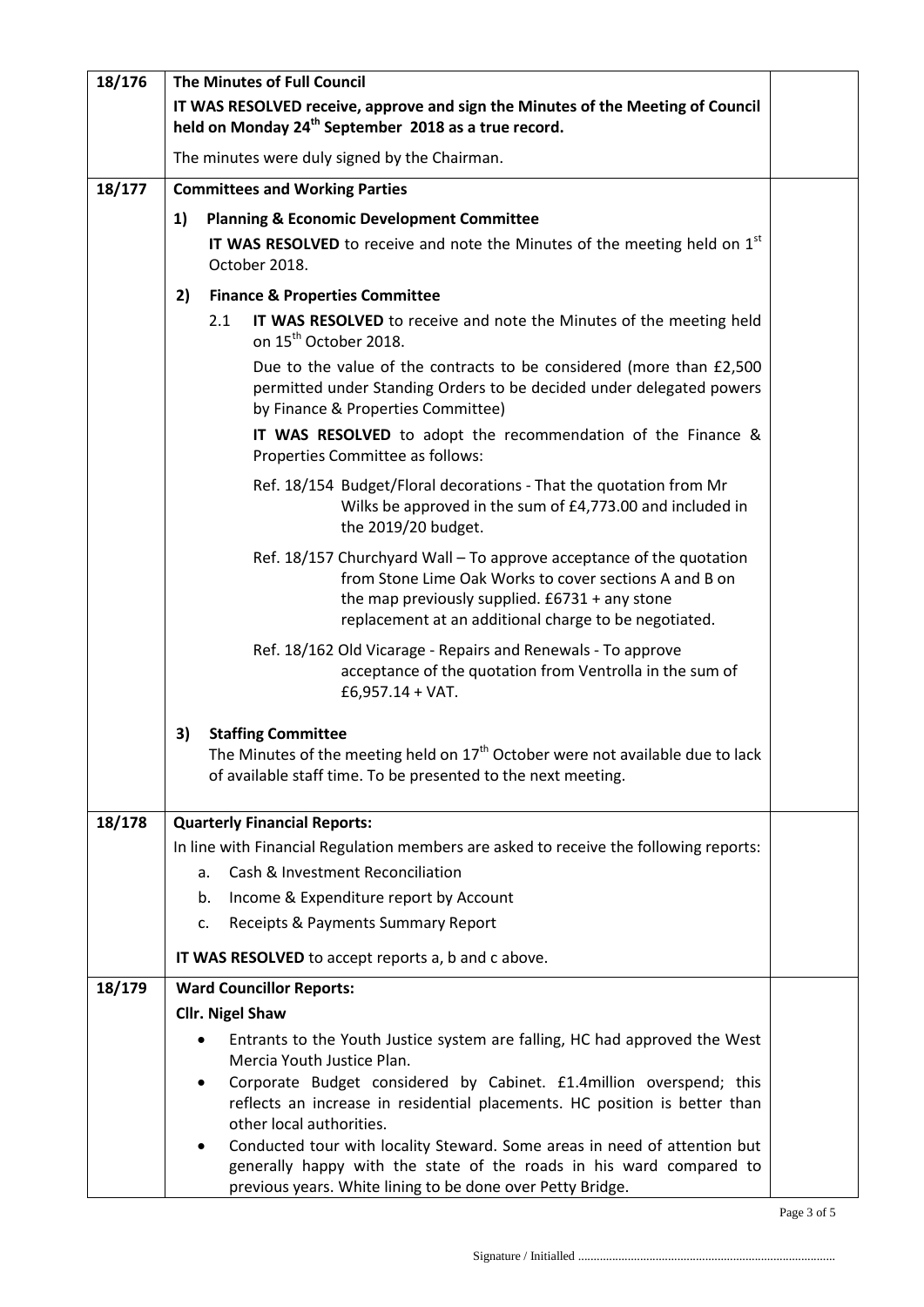|        | <b>Cllr. Alan Seldon</b><br>Emphasised the need for consolidated advice on winter hardship grants.<br>Discussions have begun on implementation of Weight Restrictions on Pump<br>$\bullet$<br>Street.<br>Vennture, a Christian charity attempting to help the marginalised and<br>$\bullet$<br>vulnerable which works in Hereford was attempting to spread its work<br>across Herefordshire. Cllr Lester to ask Vennture to contact the TC.<br>Gladmans have re-commenced activity relating to their Pencombe Lane<br>$\bullet$<br>planning application. |                |  |  |
|--------|----------------------------------------------------------------------------------------------------------------------------------------------------------------------------------------------------------------------------------------------------------------------------------------------------------------------------------------------------------------------------------------------------------------------------------------------------------------------------------------------------------------------------------------------------------|----------------|--|--|
| 18/180 | <b>Tenbury Road Car Park Toilets</b>                                                                                                                                                                                                                                                                                                                                                                                                                                                                                                                     |                |  |  |
|        | The Town Clerk outlined the background to the decision to close the public toilets.<br>Members were updated on the results of a meeting with a representative from<br>Balfour Beatty who had previously been responsible for the cleaning of the toilets. It<br>was apparent that there are considerable problems with the mechanics of the toilet<br>which would need to be addressed.<br>Members were requested to consider 2 quotations for cleaning. There was concern<br>about accepting any contract given the current state of the toilets.       |                |  |  |
|        | IT WAS RESOLVED:                                                                                                                                                                                                                                                                                                                                                                                                                                                                                                                                         |                |  |  |
|        | As a temporary measure, to hire 2 port -a- loos (1 for disabled / 1 standard)<br>$\bullet$<br>with immediate effect.                                                                                                                                                                                                                                                                                                                                                                                                                                     | <b>TC</b>      |  |  |
|        | The Clerk, Chairman and Vice Chairman of the Finance & Properties Ctte to<br>progress the issue                                                                                                                                                                                                                                                                                                                                                                                                                                                          | <b>TC</b>      |  |  |
|        | Information to be posted on social media to explain reasoning behind the<br>closure.                                                                                                                                                                                                                                                                                                                                                                                                                                                                     | PA             |  |  |
| 18/181 | <b>Fuel Poverty in Herefordshire</b>                                                                                                                                                                                                                                                                                                                                                                                                                                                                                                                     |                |  |  |
|        | Dealt with earlier in meeting.                                                                                                                                                                                                                                                                                                                                                                                                                                                                                                                           |                |  |  |
| 18/182 | Great British Spring Clean 2019 (dates yet to be announced)                                                                                                                                                                                                                                                                                                                                                                                                                                                                                              |                |  |  |
|        | Members considered the possibility of hosting a litter pick event in 2019, as<br>suggested at the Full Council meeting held on 26 <sup>th</sup> February 2018. Minute 18/38<br>refers.                                                                                                                                                                                                                                                                                                                                                                   |                |  |  |
|        | IT WAS RESOLVED to defer consideration of the item until the November 2018<br>meeting.                                                                                                                                                                                                                                                                                                                                                                                                                                                                   | <b>TC</b>      |  |  |
| 18/183 | <b>Herefordshire Council</b><br>Members were informed Herefordshire Council's General Scrutiny Committee plans<br>to undertake a review of highways maintenance - pothole repairs and other Public<br>Realm services. Opinion was being sought on what works well etc.<br>IT WAS RESOLVED that members direct their comments to the Town Clerk by 31 <sup>st</sup><br>October to enable her to formulate a response to Herefordshire Council.                                                                                                            | All<br>members |  |  |
|        |                                                                                                                                                                                                                                                                                                                                                                                                                                                                                                                                                          |                |  |  |

l.